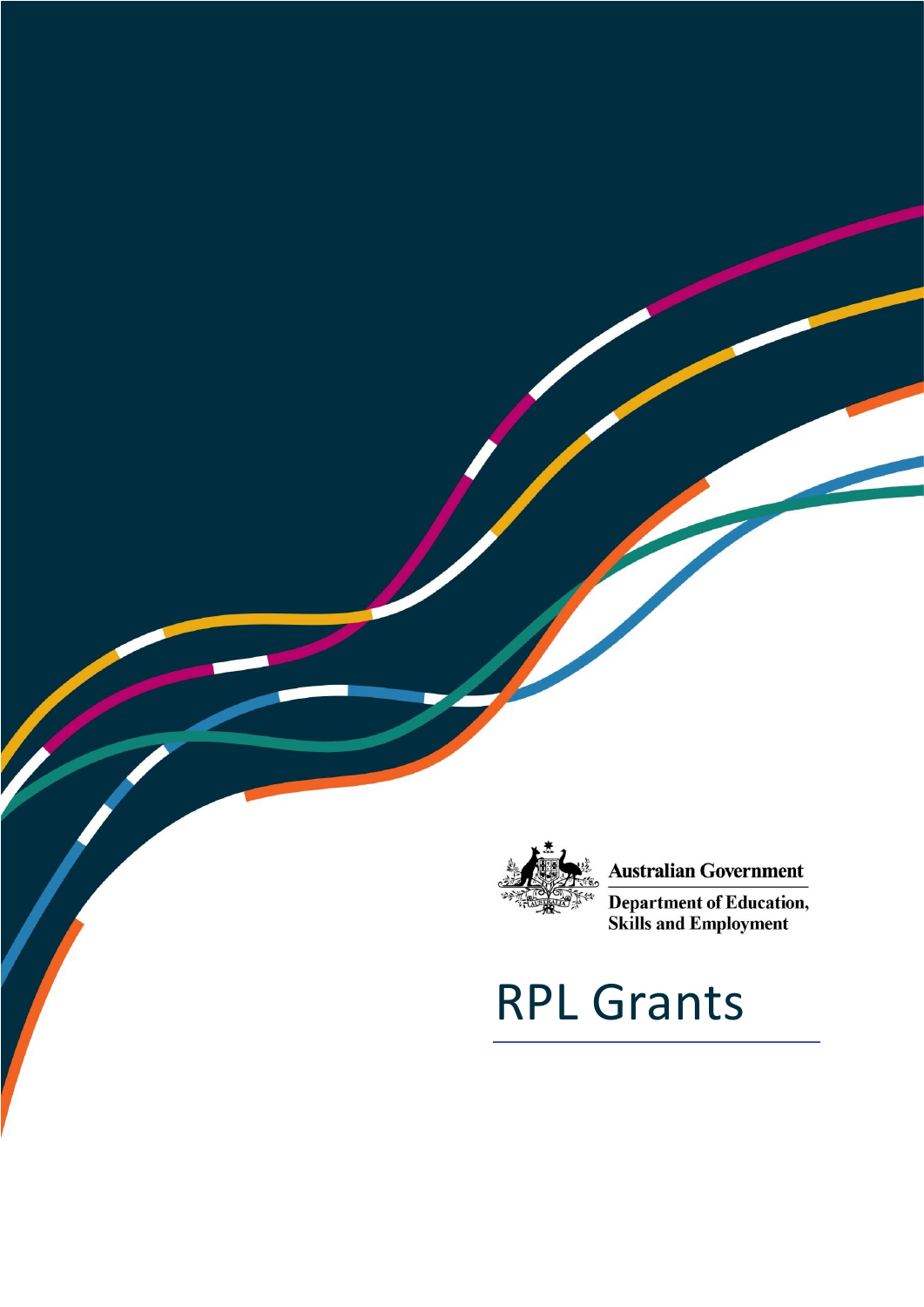# **Introduction**

The Recognition of Prior Learning (RPL) initiative is available to existing regional and remote early childhood educators to have their skills assessed through an RPL assessment. The purpose of the initiative is to improve the quality and uptake of RPL assessments for early childhood educators. This initiative includes:

- development of a new national RPL assessment tool for Certificate III, Diploma and Advanced Diploma in Children's Services
- training existing RPL assessors in the use of this tool
- RPL grants of up to \$3,500 for existing regional and remote early childhood educators to contribute to out-of-pocket expenses associated with accessing RPL assessments.

It is anticipated grants will be available until June 2015.

From 1 July 2014, educators working in Long Day Care (LDC) services are no longer eligible to apply for a grant under the RPL initiative. The LDC professional development programme will provide approximately \$200 million in funding to LDC services which will enable them to purchase RPL.

From this time, the RPL Initiative will continue to assist early childhood educators working in Family Day Care (FDC), Outside School Hours Care (OSHC), Preschools and Centre Based Budget Funded Services.

These Guidelines set out the eligibility requirements and application process for the grants. Specifically, these Guidelines provide an overview of the RPL initiative, information on which early childhood educators and services are eligible to receive grant funding, advice on how to apply for and claim payments, and details of the funding available.

The RPL initiative is being administered by the Department of Education ('the department') and all information regarding the initiative will be available on the department website at [dese.gov.au/recognition-prior-learning-early-childhood-educators.](http://education.gov.au/recognition-prior-learning-early-childhood-educators-0) The department reserves the right to amend these Guidelines as necessary. Any changes to the Guidelines will be communicated through the above website.

# **The RPL Grants Programme**

### **Objective**

The RPL Grants Programme is designed to increase the number of qualified early childhood educators in regional and remote locations by contributing to the costs of an assessment of their existing skills and knowledge.

Since January 2014, the National Quality Framework has required early childhood educators to hold a minimum of a Certificate III qualification in early childhood education and care or be studying towards a qualification. Further information is available on the Australian Children's Education and Care Quality Authority at [acecqa.gov.au/.](http://acecqa.gov.au/)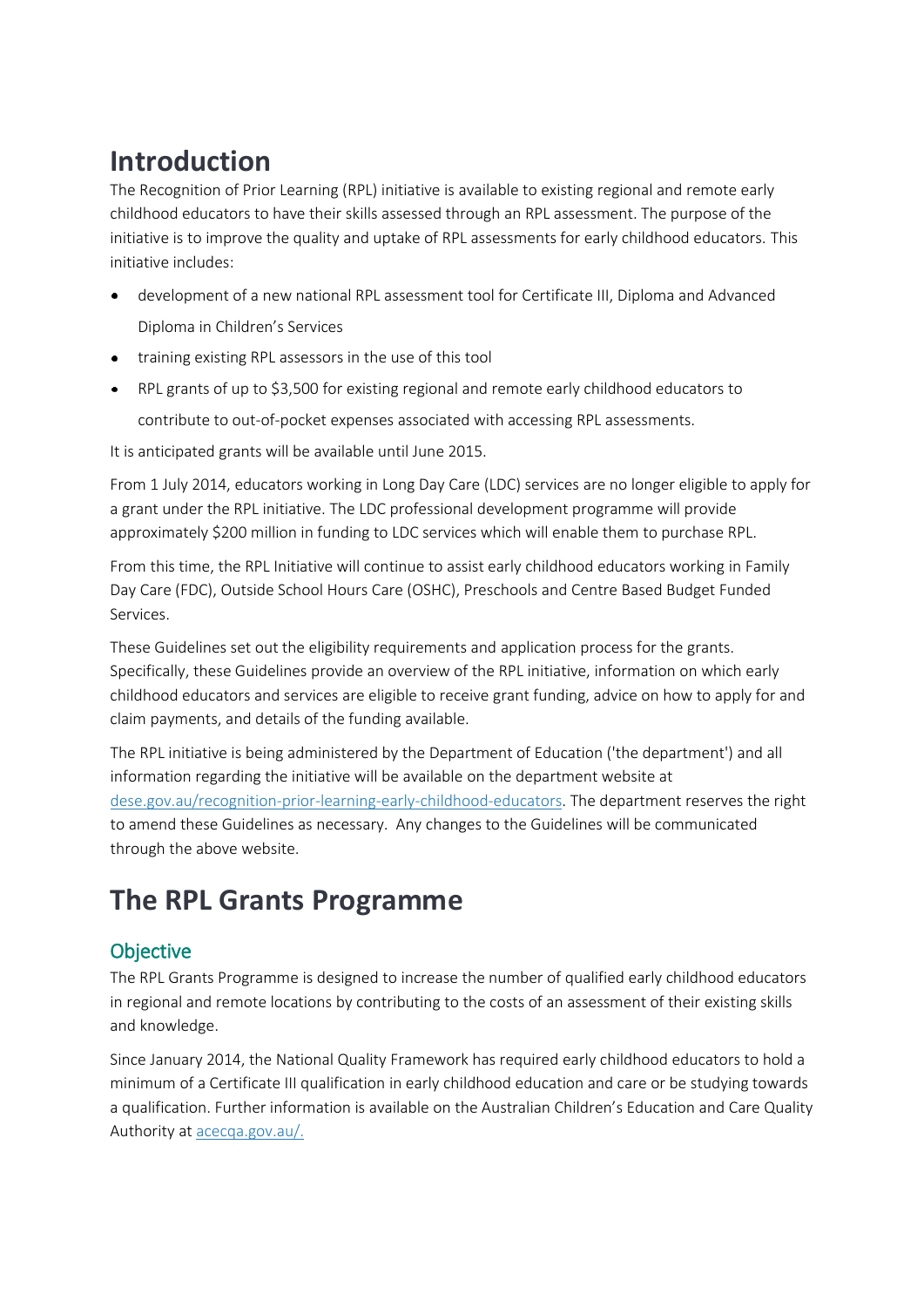The RPL assessment is an efficient way of gaining a qualification for the skills and knowledge early childhood educators have already gained through their experience in early childhood education and care.

#### **Description**

The Government recognises that early childhood educators in regional and remote locations face additional barriers accessing RPL. As such, the RPL grants provide assistance for existing, experienced early childhood educators in these locations to access RPL assessments and have the opportunity for their skills to be recognised as meeting all or part of the requirements of a formal qualification.

The grants component of the RPL initiative supports the implementation of the National Quality Framework by ensuring that existing early childhood educators who have experience in the industry but lack formal qualifications are able to have their skills recognised.

# **Eligibility**

#### <span id="page-2-0"></span>Eligible Qualifications

The RPL initiative focuses on the following qualifications:

- CHC30113 Certificate III in Early Childhood Education and Care
- CHC50113 Diploma of Early Childhood Education and Care.

The following qualifications have been superseded:

- CHC30708/CHC30712 Certificate III in Children's Services
- CHC50908 Diploma of Children's Services (Early childhood education and care)
- CHC60208 Advanced Diploma in Children's Services.

For further details, please see the Australian Skills Quality Authority (ASQA) website at [asqa.gov.au.](www.asqa.gov.au)

To be eligible for the grant, early childhood educators will need to ensure their RPL assessment is conducted by a department registered RPL assessor who has been trained in the use of the national RPL assessment tools developed as part of this RPL initiative.

#### Eligible Early Childhood Educators

To be eligible to receive a grant through the early childhood service where they are employed, an early childhood educator must:

- be an Australian citizen, Australian permanent resident or holder of a permanent humanitarian visa
- be employed by the early childhood service applying for the grant. The early childhood service must be an eligible service, as detailed i[n Eligible Early Childhood Services](#page-7-0)
- have attended an RPL assessment that was conducted at the early childhood educator's service by a participating RPL assessor as defined in [Participating RPL Assessors](#page-3-0)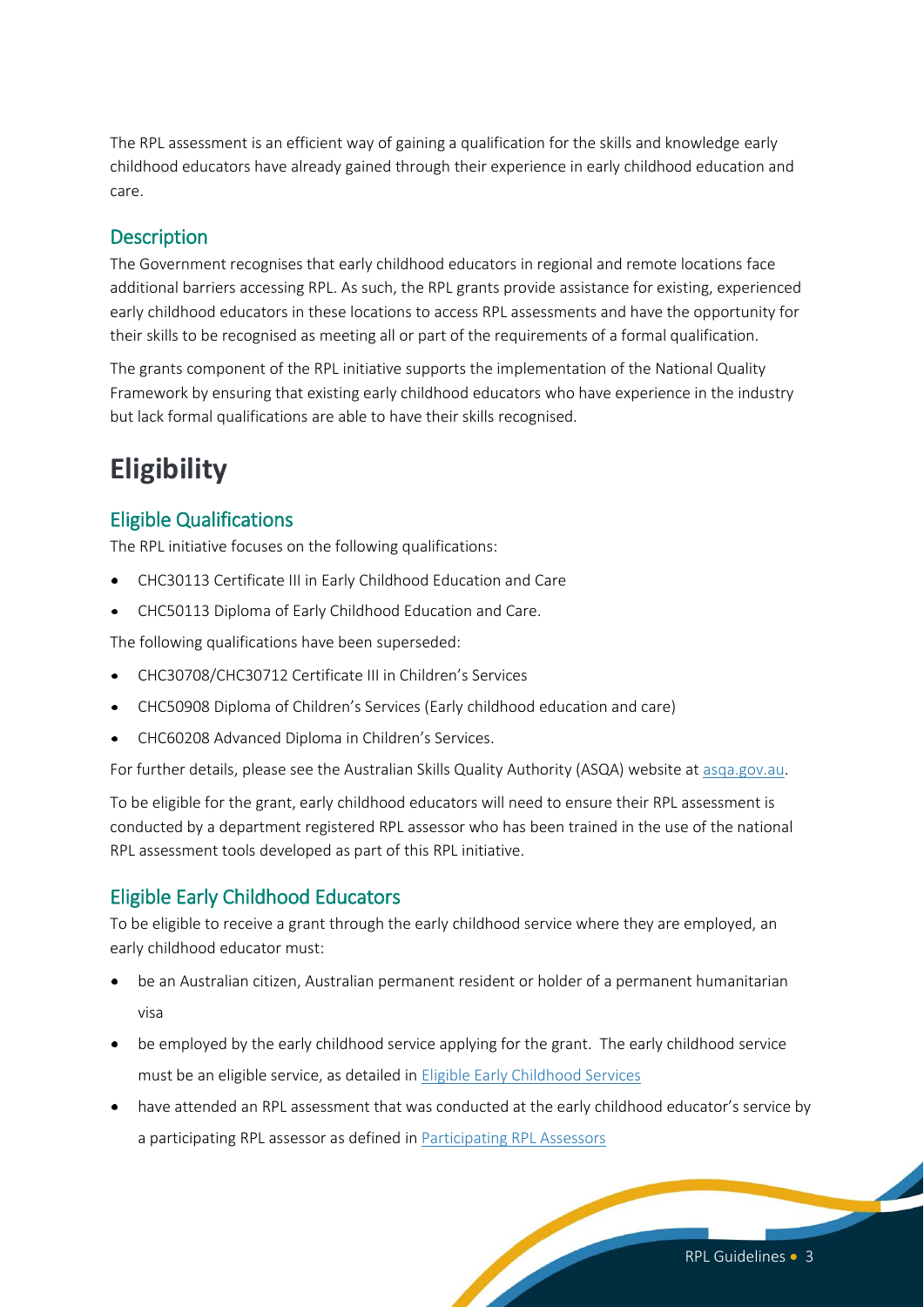- ensure that the RPL assessment relates to one of the three eligible qualifications as defined in [Eligible Qualifications](#page-2-0)
- have not already benefited from a grant through this initiative.  $\bullet$

### Eligible Early Childhood Services

To be eligible to receive grant funding for an early childhood educator seeking the grant, the early childhood service must operate as a:

- Family Day Care
- Outside School Hours Care
- Preschool or
- Centre based, Budget Based Funded Services.

Additionally, the location of the early childhood service must also be in one of the eligible regions, defined in [Regional and remote locations.](#page-3-1)

#### <span id="page-3-1"></span>Regional and remote locations

For the purposes of this grant, a regional and remote location is an area other than a major city of Australia as defined by the 2011 Australian Standard Geographic Classification (ASGC)-Remoteness Area (RA) classes. The ASGC-RA uses the Accessibility/Remoteness Index of Australia (ARIA), to determine what region the applicant is located in.

Where the applicant's location falls within one of the following ASGC-RA classes they will be deemed to meet the 'location' eligibility requirements:

- Inner Regional Australia
- $\bullet$ Outer Regional Australia
- Remote Australia
- Very Remote Australia

For all early childhood services, the location used to assess eligibility will be the physical location of the service at which the early childhood educator(s) is employed.

To determine your eligibility under this criteria, please visit the following website [spatialonline.com.au/ARIA\\_2011](http://www.spatialonline.com.au/ARIA_2011/default.aspx) or [abs.gov.au/AUSSTATS](http://www.abs.gov.au/AUSSTATS/abs@.nsf/DetailsPage/1270.0.55.005July%202011?OpenDocument)

#### <span id="page-3-0"></span>Participating RPL Assessors

A total of 349 RPL assessors from across Australia have been trained in 'candidate-focused' RPL using the national RPL assessment tools for the three qualifications defined in [Eligible Qualifications.](#page-2-0)

To be eligible for the grant, early childhood services will need to engage a department registered RPL assessor to conduct their RPL assessment.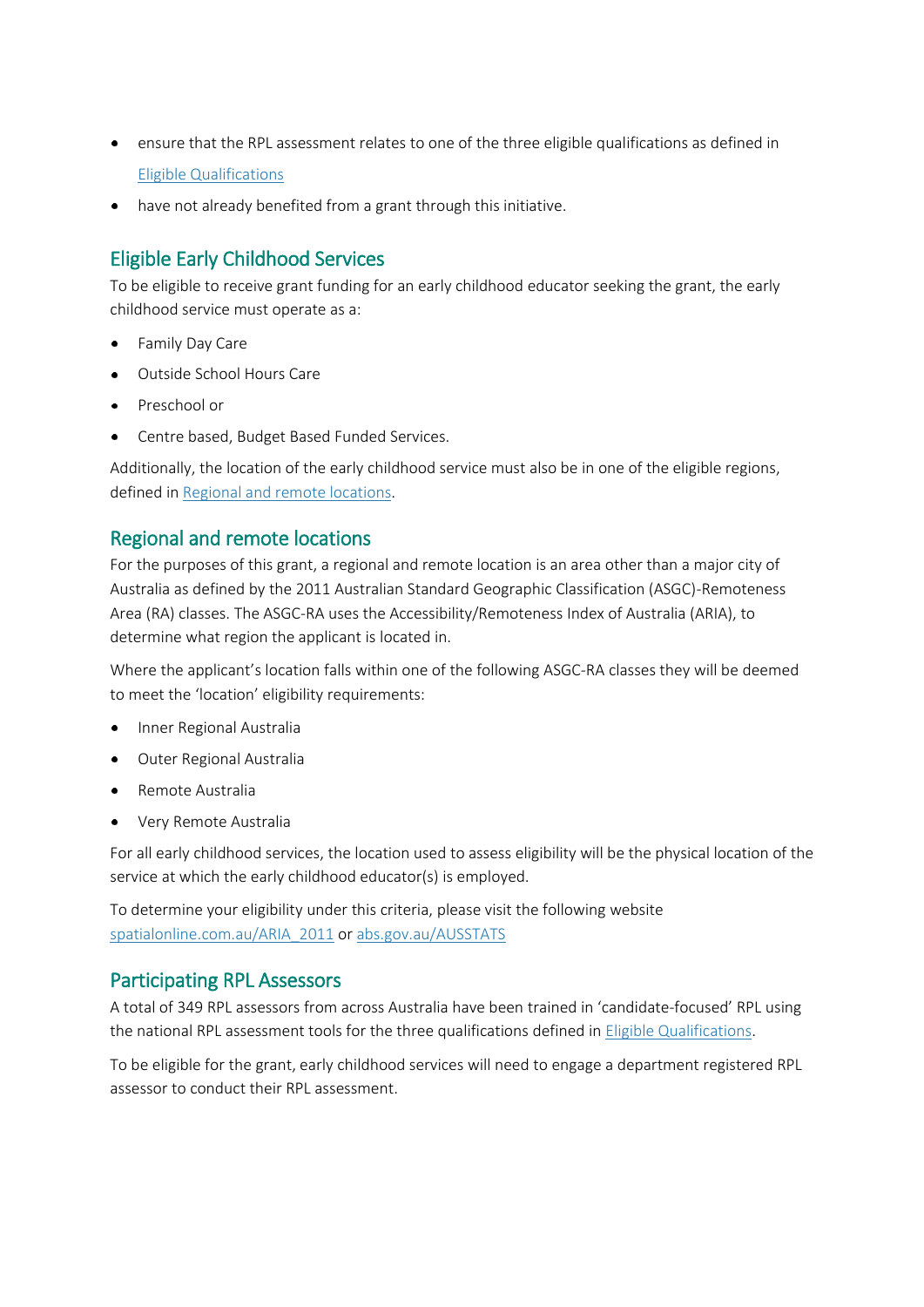Grant applicants should consult the list of department registered RPL assessors before enrolling in an RPL process. The list may be found on the department website at [dese.gov.au/recognition-prior](http://education.gov.au/recognition-prior-learning-early-childhood-educators-0)[learning-early-childhood-educators.](http://education.gov.au/recognition-prior-learning-early-childhood-educators-0)

It is a requirement that the RPL assessor's department registration ID number is provided on the application form.

# **Roles and Responsibilities**

#### Early Childhood Services

It is the responsibility of the early childhood service to:

- explore the RPL assessment options available with various Registered Training Organisations (RTOs) and RPL assessors until they have found one that best suits their specific requirements, taking into account value for money
- ensure their RPL assessment is conducted by a department registered RPL assessor who has been trained in the use of the national RPL assessment tools developed as part of the RPL initiative
- support and assist the early childhood educator while the early childhood educator(s) undertake the RPL assessment and any follow-up activities or gap training. This may include verifying currently held skills and knowledge, and assisting with workplace assessment activities including assessor visits
- ensure that assessments of more than one early childhood educator are timetabled to capture cost efficiencies (e.g. travel and accommodation)
- agree to transfer the grant payment to early childhood educator(s) and /or the RPL assessor who have incurred costs for the RPL assessment.

Grants may only be claimed through the early childhood service for the early childhood educator(s) assessed under the RPL initiative.

### Early Childhood Educators

Early Childhood Educators are required to:

- work with their early childhood service to investigate the RPL assessment options available with various Registered Training Organisations (RTOs) and RPL assessors until they have found one that best suits their specific requirements, taking into account value for money of different assessment options
- work with their early childhood service to ensure their RPL assessment is conducted by a department registered RPL assessor who has been trained in the use of the national RPL assessment tools developed as part of the RPL initiative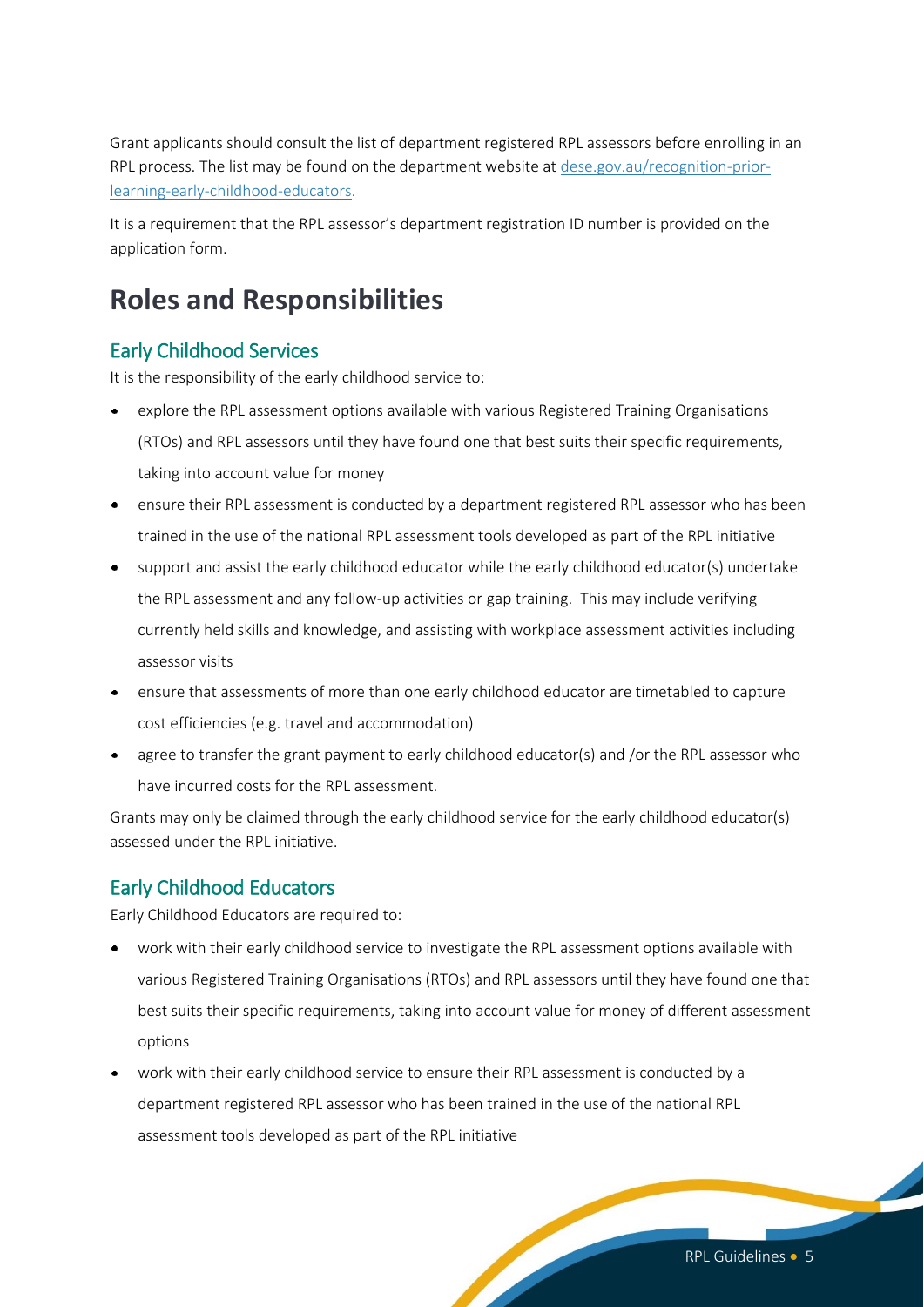- actively participate in the RPL process and identified gap training
- provide all necessary information and documentation to support their employer's grant application.

#### Registered Training Organisations

Registered Training Organisations must:

- engage with early childhood educators who are investigating RPL assessment options
- provide early childhood educators with quotes at current market rates for RPL assessment costs and options which suit their specific requirements
- ensure RPL assessors are able to conduct quality RPL assessments in a timely and cost effective manner (eg. organise multiple assessments where possible when traveling to a regional or remote area).

### Recognition of Prior Learning Assessors

RPL assessors are required to:

- be registered with the department as an approved RPL assessor;
- use the national RPL assessment tools effectively in assessing the early childhood educators;
- conduct high quality RPL assessments;
- travel to the early childhood service to conduct an RPL assessment on early childhood educators employed at the service; and
- provide advice on any required gap training.

# **Grant Payments**

#### Claims and Payments

Claims and payments will be made in two installments:

- first payment (up to \$1500) once the RPL assessment has commenced with evidence of enrolment  $\bullet$ in an RPL assessment as well as a copy of the early childhood educator's RPL Assessment Plan
- second payment (up to \$2000) upon attainment of a formal qualification with evidence of copies of qualifications and receipts for additional costs incurred to support attainment of the qualification (assessor travel to conduct the RPL assessment and early childhood educator gap training and associated travel costs to attend the gap training).

Please note the maximum grant payable is \$3500 per eligible early childhood educator.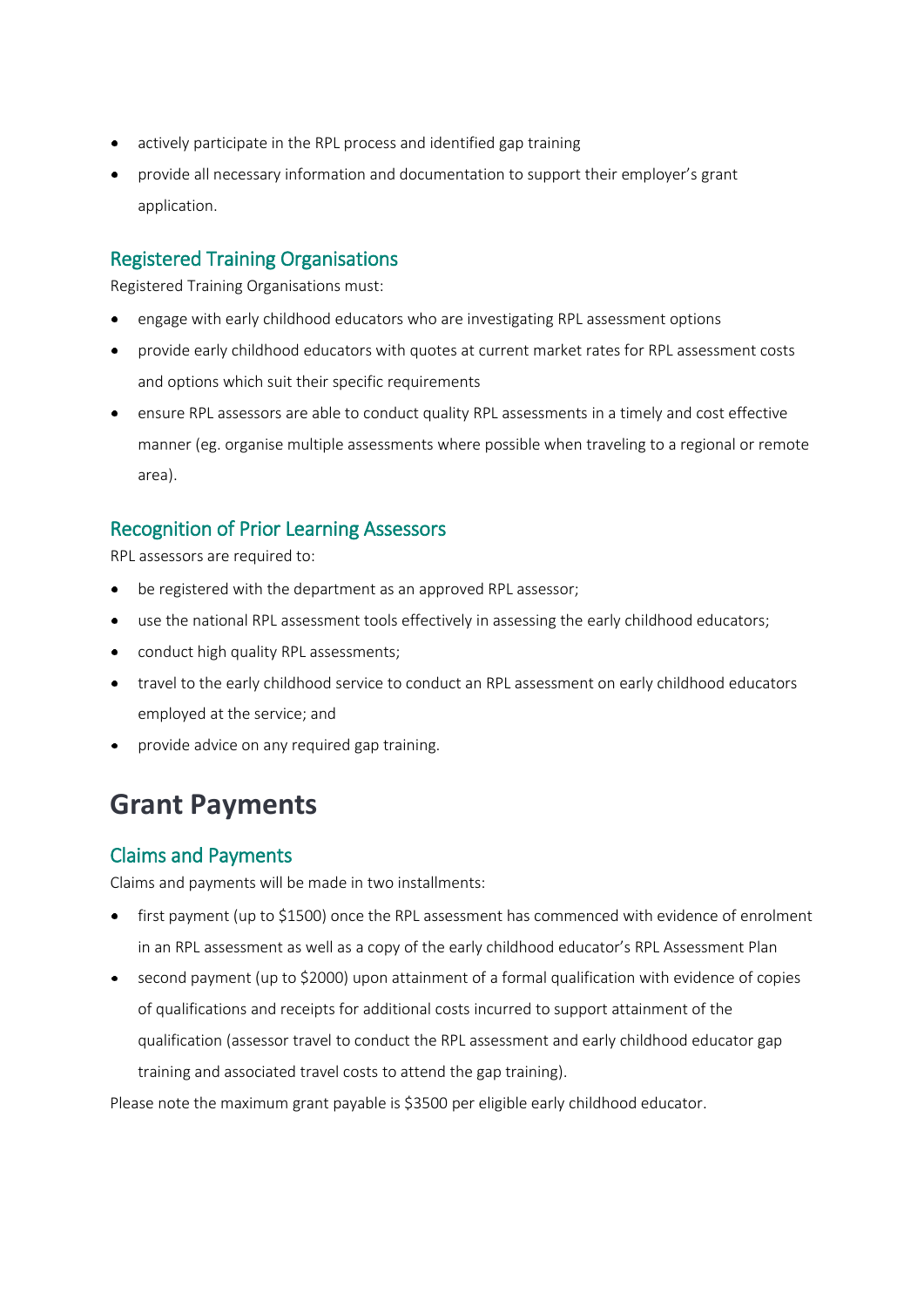#### Claiming payment of more than one RPL Assessment

Grant applications can be lodged after the initial RPL assessment contact occurs. It is expected that each RPL assessment may require more than one meeting with an RPL assessor and the costs associated with the subsequent contacts can be covered, so long as they do not exceed \$3500.

It is expected that, where an early childhood service has more than one early childhood educator undertaking an RPL assessment, best efforts should be made to have RPL assessments scheduled to capture cost efficiencies (e.g. travel and accommodation).

If an early childhood educator listed on the claim has previously received a grant under this initiative, then the early childhood service will not be eligible to receive grant assistance for that person.

# **Availability of Grants**

### Eligible claims under the Grants

Grants can be used to contribute to the costs of:

- an RPL assessment
- travel costs for the assessor to travel to the early childhood service
- early childhood educator gap training where additional training is required to complete a qualification
- travel and accommodation for the early childhood educator to participate in the gap training

### Grant or funding limits reached

Funding is capped at \$500,000 for 2014-15. If the total amount of grants paid has reached the cap then no further grant applications will be approved.

#### Maximum grant amount payable

The maximum grant amount payable is \$3500 per eligible early childhood educator. Where group RPL assessments are undertaken, the amount paid per early childhood educator will decrease as the number of early childhood educators undertaking RPL assessments increases. This is due to the fixed nature of the costs of having a department registered RPL assessor attend the early childhood service.

<span id="page-6-0"></span>In general, early childhood educators who are required to travel greater distances or who incur greater expenses (within reasonable limits) will be entitled to receive a higher payment, not exceeding the maximum grant payable.

RPL Guidelines • 7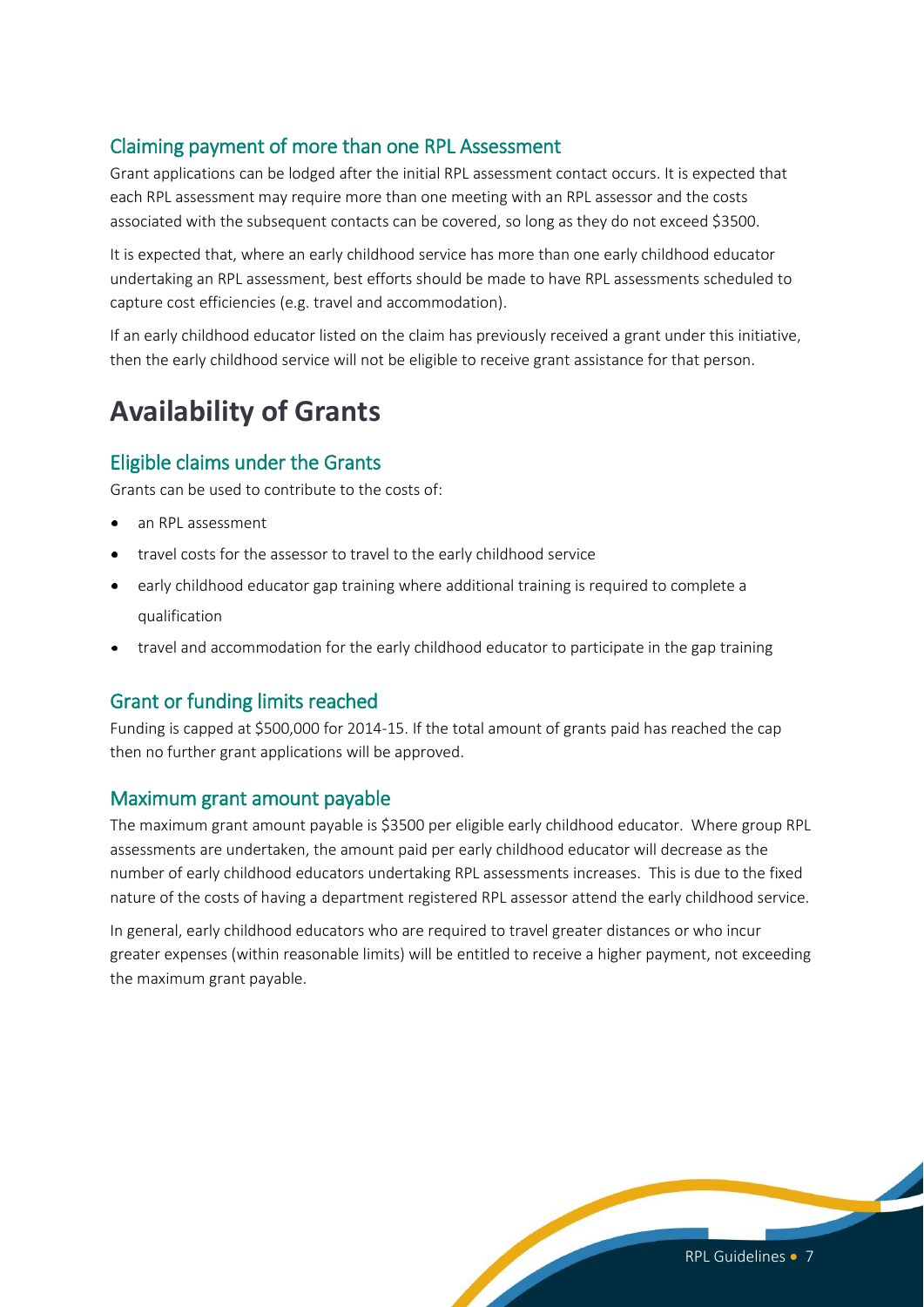# **Expenses covered by the grant**

### Rebate for travel costs

Travel claims can be made based on the locations provided below:

RPL Assessment Travel Claim Limits (based on the Australian Standard Geographic Classification (ASGC)- Remoteness Area (RA) classes).

| Location              | Maximum rebate for travel costs |
|-----------------------|---------------------------------|
| Inner Regional        | <b>S800</b>                     |
| <b>Outer Regional</b> | \$1,400                         |
| Remote                | \$2,000                         |
| Very Remote           | \$2,000                         |

#### Department registered RPL assessor expenses

Department registered RPL assessor expenses are defined as costs for a Department of Education registered RPL assessor to attend the early childhood service in order to conduct the RPL assessment of the early childhood educator(s).

- Travel costs of economy airfares, car travel, hire cars etc. for long distance travel that is greater than 50 km from the RPL assessor's usual workplace.
- Accommodation cost of standard accommodation to attend the RPL assessment.

Please note that any claims for travel expenses need to be substantiated by receipts and/or travel logs, and should be provided by the RPL assessor to be included in your claim application.

### <span id="page-7-0"></span>Early Childhood Educator Expenses

Early childhood educator expenses are defined as costs for an early childhood educator to access any required gap training.

Payments will only be made once the costs have been incurred and supporting documentation has been provided to the department.

Travel – costs of economy airfares, car travel, hire cars etc. for long distance travel that is greater

than 50 km from the early childhood educator's usual residence.

• Accommodation – cost of standard accommodation to attend gap training.

Please note that any claims for travel expenses need to be substantiated by receipts and/or travel logs, and should be provided by the early childhood educator(s) to be included in the claim application by the early childhood service.

### Non-claimable Expenses

Stationary, electronic equipment and connections, meals and other incidentals are not covered by the grant.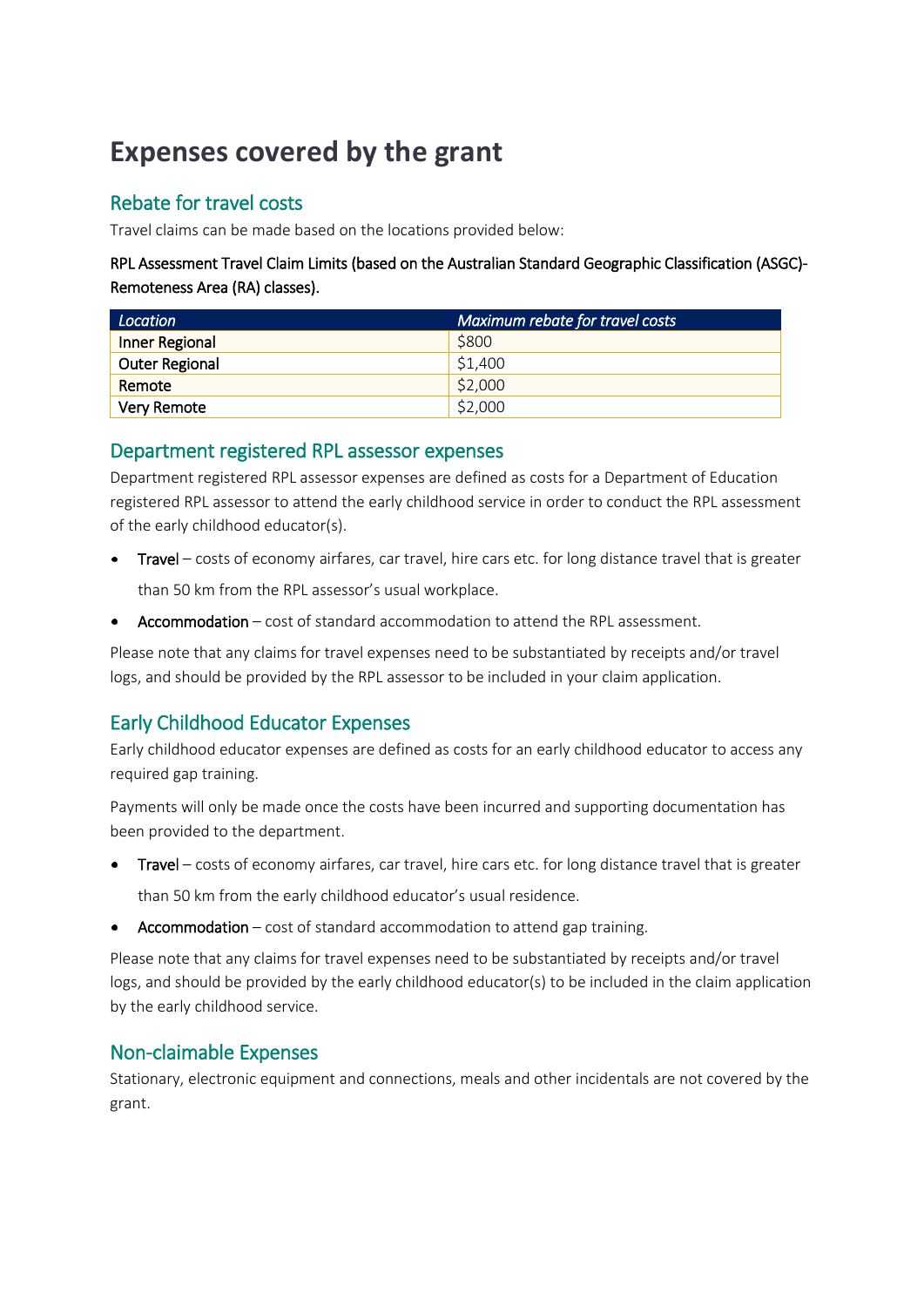# **Application Process**

### Applying for the grant

The application form is available on the department website at [docs.education.gov.au/node/32038.](http://docs.education.gov.au/node/32038)

### Information required to complete the application form

To complete the form, you will need the following information:

- early childhood service details: name, street address, service type, ABN
- details of the early childhood educator undertaking an RPL assessment: name, contact details, current level of qualification
- RPL assessment details: qualification against which skills are to be assessed, the number of anticipated RPL assessment contacts and dates (if known)
- RPL assessor details: name of participating department registered RPL assessor, RPL assessor ID number, RTO name
- details of expense claims, outlined in [Expenses covered by the grant](#page-6-0)
- location the RPL assessment will take place.

If the grant application is approved, payments will be based on the evidence provided as part of a two stage claims process (se[e Payment Claims](#page-8-0) for more information).

### Application Assessment Process

All grant applications will be assessed by departmental staff. In some cases the department may request additional information, which must be provided to the department within 15 working days of issuing the request.

If applicants choose to incur costs in anticipation of funding, please be advised that the department cannot guarantee that the application and/or all claims for the assessment, travel or gap training will be approved.

Once the assessment of the application has been completed, the applicant will be notified in writing of the outcome.

# <span id="page-8-0"></span>**Payment Claims**

### Initial Payment

Upon enrolment or commencement of an RPL assessment, the early childhood service must fill in the grant application form and submit the following documents for their early childhood educator(s) to claim the initial grant amount:

- evidence from the RTO confirming enrolment and commencement of the RPL process
- a copy of the early childhood educator's RPL Assessment Plan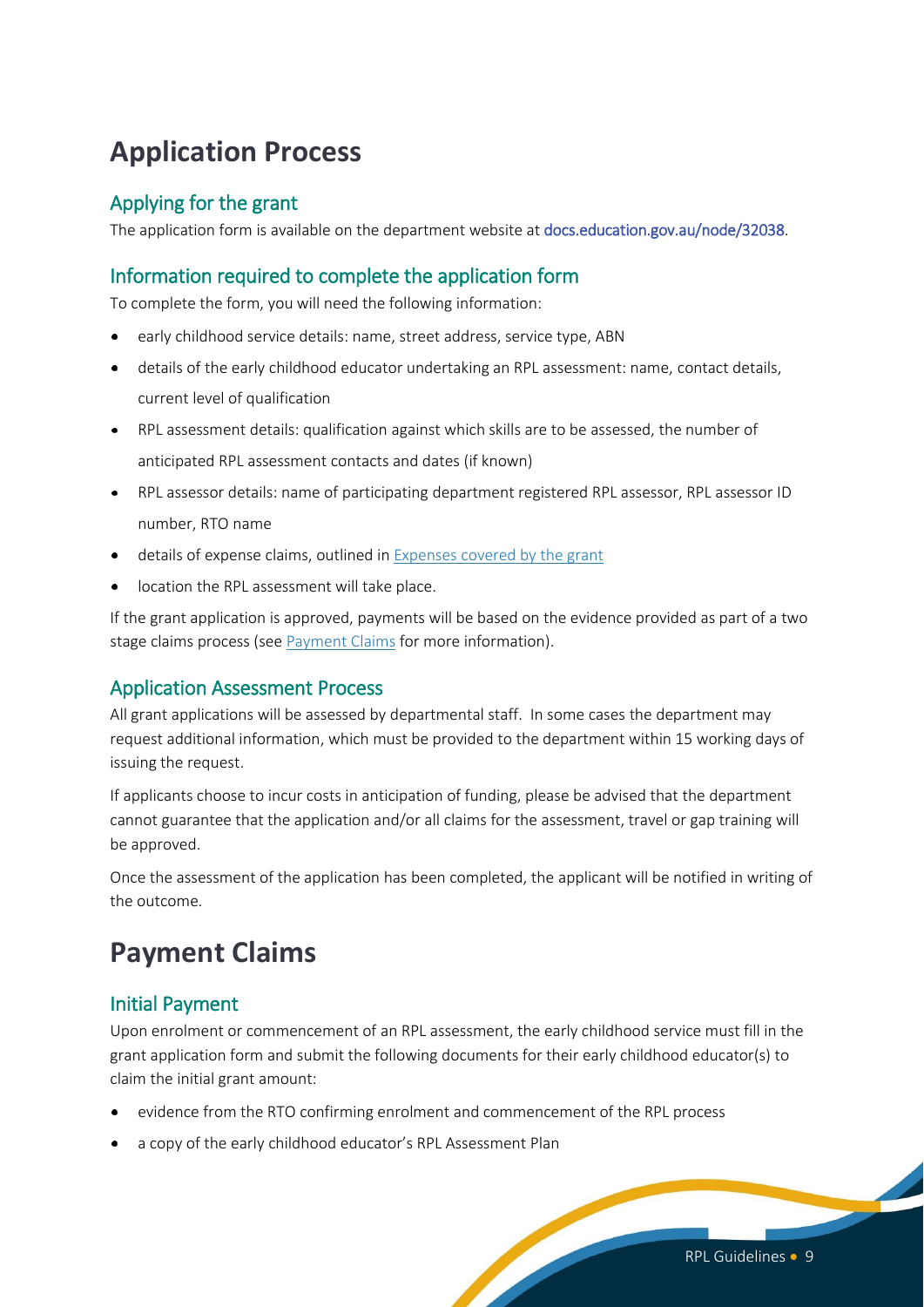evidence of a tax invoice from the RTO clearly showing fees for the RPL assessment and any receipts for payments/or part payments made to date.

### Completion Payment

Once the early childhood educator(s) has attained a qualification through the RPL assessment and any required gap training, the early childhood service must complete Attachment 2 of the grant application form and submit the following documents for each early childhood educator(s) to claim the second part of the grant amount:

- copies of receipts for assessor travel, early childhood educator gap training or early childhood educator travel to attend gap training and details to be provided in Attachment 2 of the application form.
- the applicant must provide an invoice or receipt, issued by the participating RPL Assessor (or their

RTO). The invoice or receipts should include:

- date the assessment occurred (date of issue)
- the tax invoice or receipt number (or a unique identifying number)
- early childhood service name and ABN
- bank account details for payment of the invoice by electronic funds transfer
- the total amount of payable with specific identification of the GST component.

# **GST**

Generally, grant funding will attract GST. If the early childhood service is subject to any GST exemptions they should make this clear on their application to ensure appropriate adjustments can be made to the payments.

All early childhood services should seek their own independent advice on taxation treatment of this grant.

# **Publication of Grants**

The department is obliged to publish details of all grants on its website. This information will include the name of the organisation that has received the grant, a brief description of the project, the amount received, and the relevant dates. This information will remain on the department's website for a minimum of two years.

# **Programme Monitoring**

The department will monitor programme outcomes during the life of the initiative, using a programme monitoring survey.

Early childhood services may be contacted by the department as part of any evaluation conducted of the programme.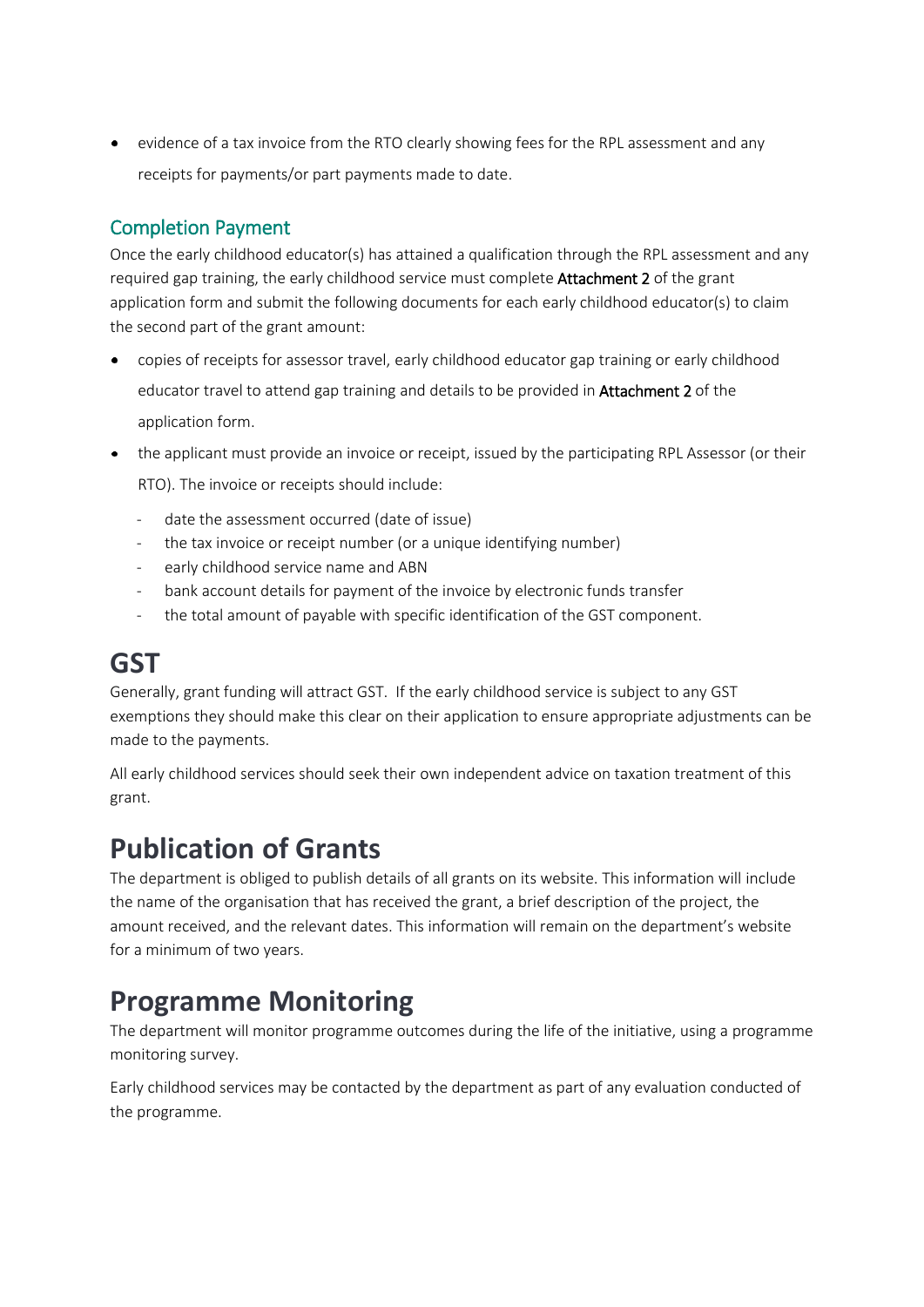# **Complaints**

The department has formal complaints service and an applicant can lodge a complaint by telephoning 1300 363 079.

A complaint is deemed as:

'Any expression of dissatisfaction with a product or a service offered or provided' [Australian Standard AS4269 – 1995].

The department has a 'complaints recording system' to capture complaints to the department about any of its services or those delivered by funded early childhood services.

For the purposes of the department's complaints recording system, a 'complaint' does not include:

- Ministerial correspondence
- Freedom of Information requests, or
- Complaints made to early childhood services, as these will be covered by their own complaints mechanism required under funding agreements.

If complainants are dissatisfied at any time with the department's handling of their complaint, they may also contact the Australian Ombudsman at [www.ombudsman.gov.au](http://www.ombudsman.gov.au/)

## **Reviews**

If an applicant disagrees with a decision made regarding their application or claim for payment, they may request a review.

To request a review please send an email to [rpl@education.gov.au](mailto:rpl@education.gov.au) with the subject line "Grant Assessment Review Requested" providing additional information to justify why a change of decision should be considered.

# **Glossary**

Acronyms and terms used throughout these Guidelines are listed below.

| Applicant                                    | The applicant is the early childhood service which submits the grant<br>application form on behalf of the early childhood educator.                                                                                                                                |
|----------------------------------------------|--------------------------------------------------------------------------------------------------------------------------------------------------------------------------------------------------------------------------------------------------------------------|
| ARIA                                         | Accessibility/Remoteness Index of Australia                                                                                                                                                                                                                        |
| <b>ASGC</b>                                  | Australian Standard Geographic Classification                                                                                                                                                                                                                      |
| <b>CCB</b>                                   | Child Care Benefit                                                                                                                                                                                                                                                 |
| Department                                   | Department of Education, Skills and Employment                                                                                                                                                                                                                     |
| Department registered<br><b>RPL</b> assessor | A Department of Education, Skills and Employment registered RPL assessor<br>is an assessor who has undertaken the Australian Government RPL assessor<br>training and has been registered by the Department of Education for the<br>purposes of the RPL initiative. |